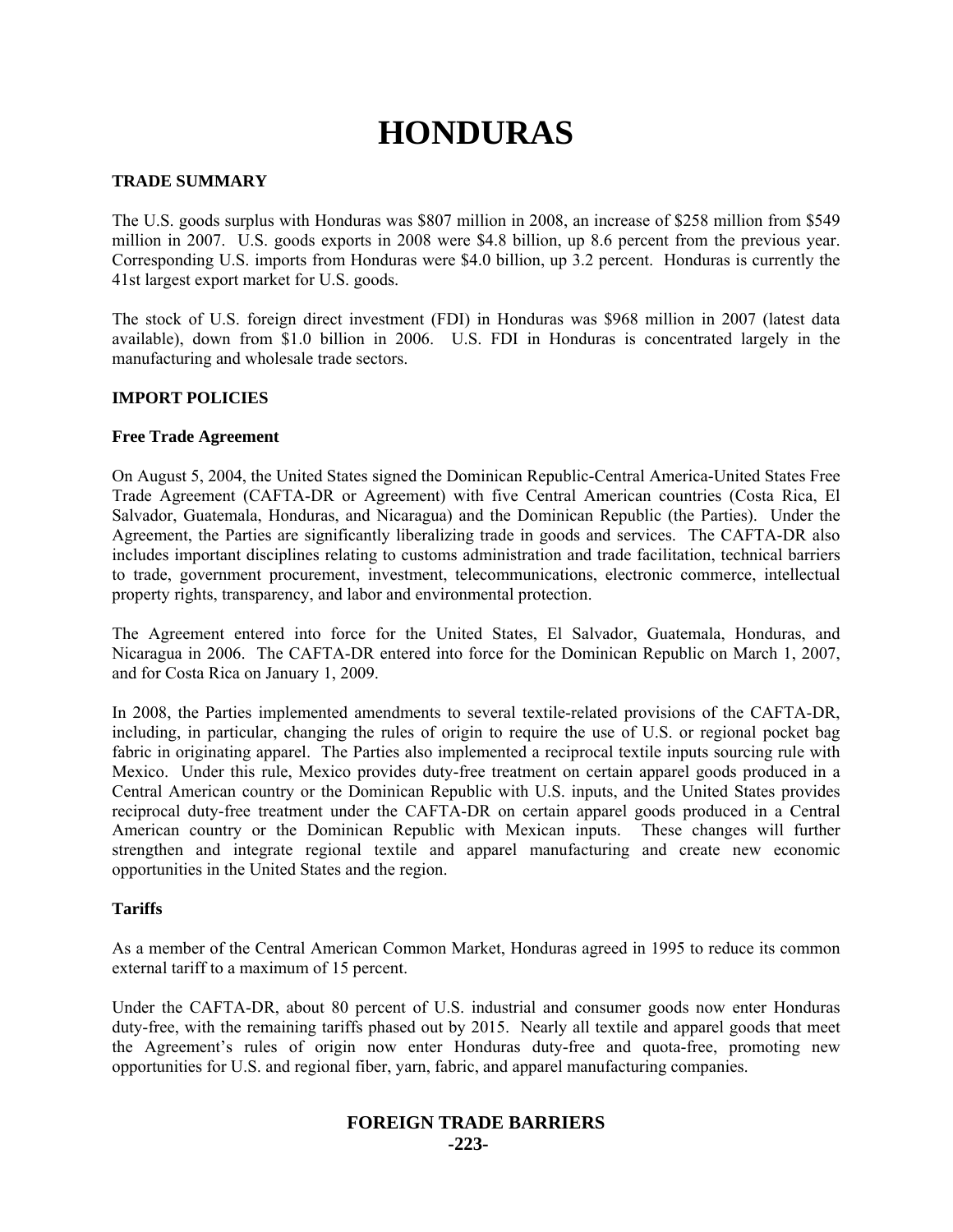Under the CAFTA-DR, more than half of U.S. agricultural exports now enter Honduras duty-free. Honduras will eliminate its remaining tariffs on nearly all agricultural products by 2020 (2023 for rice and chicken leg quarters and 2025 for dairy products). For certain products, tariff-rate quotas (TRQs) will permit some immediate duty-free access for specified quantities during the tariff phase out period, with the duty-free amount expanding during that period. Honduras will liberalize trade in white corn through expansion of a TRQ, rather than by tariff reductions. In 2008, Honduras delayed for approximately eight months the issuance of implementing regulations to establish a TRQ for chicken leg quarters of 534 metric tons.

# **Nontariff Measures**

Under the CAFTA-DR, Honduras committed to improve transparency and efficiency in administering customs procedures, including the CAFTA-DR rules of origin. Honduras also committed to ensure greater procedural certainty and fairness in the administration of these procedures, and all the CAFTA-DR countries agreed to share with each other information to combat illegal transshipment of goods.

The Directorio Ejecutivo de Ingresos (DEI), the Honduran customs and tax authority, has taken over verification of origin certifications from the Ministry of Industry and Trade. The DEI verifies that the origin certifications from producers, exporters, or importers comply with the minimum requirements according to the CAFTA-DR and other treaties. The U.S. Department of Treasury Office of Technical Assistance (OTA) provides ongoing technical assistance to the customs authority aimed at increasing efficiency and capacity of customs officials while reducing fraud. OTA conducted training for five judges in customs procedures in October 2008.

# **STANDARDS, TESTING, LABELING, AND CERTIFICATION**

All imported foodstuffs must be registered with the Sanitary Regulations Directorate (previously the Division of Food Control), after which a sanitary registration number is issued. All products (except samples used to obtain the registration number) must have this identification prior to entering the country. In addition, products cannot be imported with only an English language label. Stick-on labels in Spanish are allowed for product information, but not for manufacturing information or expiration date. Labels must be affixed prior to customs clearance and at the time of product registration.

Honduras and the other four Central American Parties to the CAFTA-DR are in the process of developing common standards for the importation of several products, including distilled spirits, which may facilitate trade.

# **Sanitary and Phytosanitary Measures**

The Ministry of Health has expedited the surveillance process by focusing most closely on products considered to be a high risk for sanitary concerns, such as raw meat, and simplifying the procedures for low risk products. Regulations appear to be evenly enforced for both U.S. and Honduran producers. However, some companies still experience problems. Despite a scientific analysis by the National Committee of Biosafety, one U.S. company has been unable to sell several thousand bags of GMO seed, which is resistant to a type of worm that attacks corn. Losses so far are estimated at \$35,000, plus additional damage to the company's brand. The action appears inconsistent with Honduran procedure and prior approvals and creates a monopoly for another multinational firm. U.S. officials have spoken to the Minister of Agriculture regarding this issue.

# **FOREIGN TRADE BARRIERS -224-**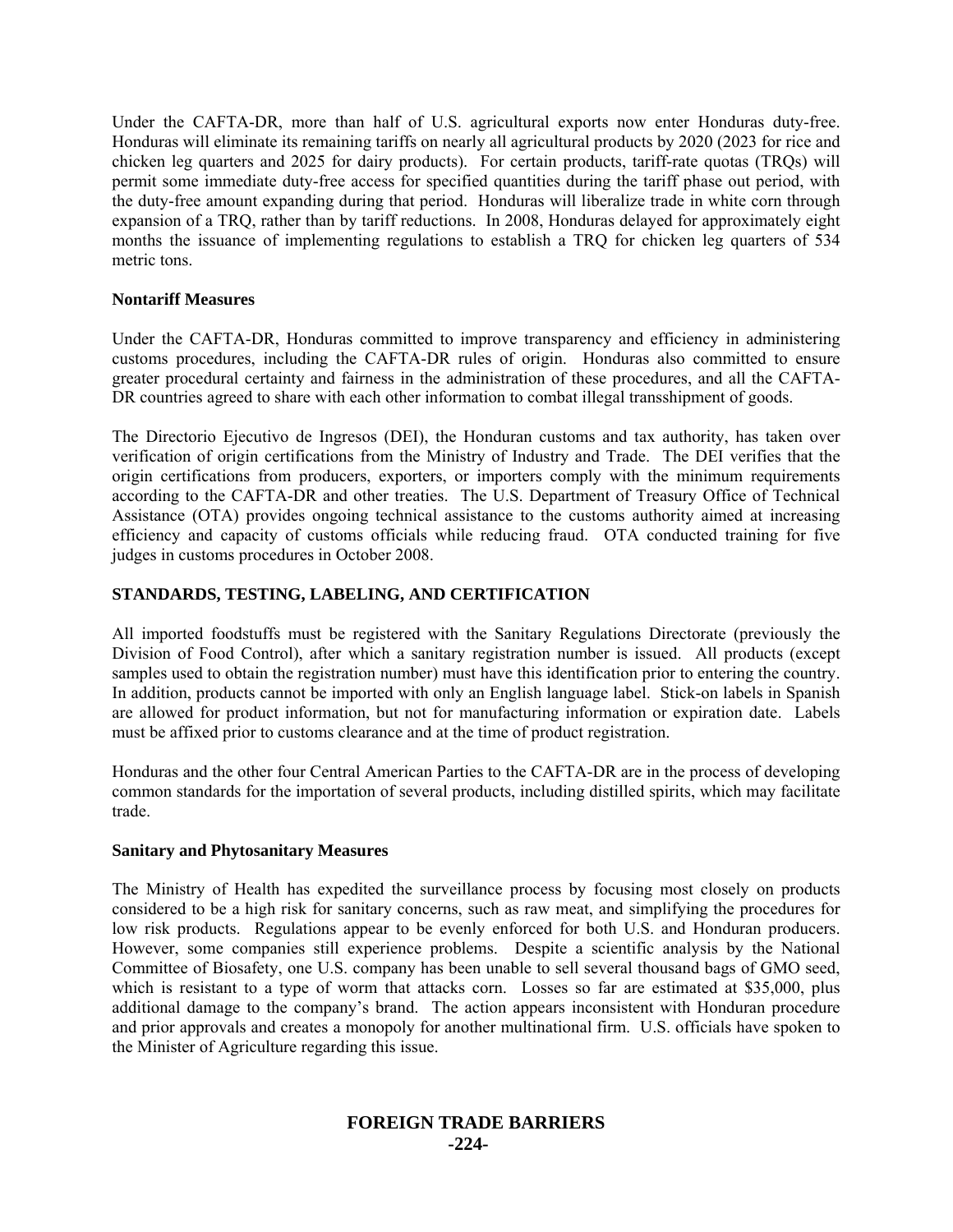During the CAFTA-DR negotiations, the governments created an intergovernmental working group to discuss sanitary and phytosanitary barriers to agricultural trade. Through the work of this group, Honduras committed to resolving specific measures affecting U.S. exports to Honduras. For example, Honduras now recognizes the equivalence of the U.S. food safety and inspection systems for beef, pork, and poultry, thereby eliminating the need for plant-by-plant inspections of U.S. producers.

In 2008, Honduras and the other four Central American Parties to the CAFTA-DR notified to the WTO a set of microbiological criteria for all raw and processed food products imported into any of these countries. The United States has some concerns with these criteria and in May 2008 submitted comments to the five countries. The Central American countries are currently evaluating possible amendments to the proposed criteria.

# **GOVERNMENT PROCUREMENT**

Under the 2001 Government Contracting Law, all public works contracts over 1 million lempiras (approximately \$53,000) must be offered through public competitive bidding. Public contracts between 500,000 and 1 million lempiras (\$26,500 and \$53,000) can be offered through a private bid, and contracts less than 500,000 lempiras (\$26,500) are exempt from the bidding process.

Under the CAFTA-DR, U.S. suppliers may bid on procurements of most Honduran government entities, including most key ministries and other government entities, on the same basis as Honduran suppliers. Under the CAFTA-DR, procuring entities must use fair and transparent procurement procedures, including advance notice of purchases and timely and effective bid review procedures, for procurements covered by the Agreement. However, over the past two years, a number of government agencies have attempted to justify the use of non-competitive procurement procedures for public procurements, including large infrastructure projects such as airports and hospitals, by declaring "emergencies."

The anticorruption provisions of the CAFTA-DR require each government to ensure under its domestic law that bribery in matters affecting trade and investment, including government procurement, is treated as a criminal offense, or is subject to comparable penalties. However, Honduras does not always investigate and prosecute these types of crimes.

Honduras is not a signatory to the WTO Agreement on Government Procurement.

# **EXPORT SUBSIDIES**

Honduras maintains tax exemptions given to firms in free trade zones. Under the CAFTA-DR, Honduras may not adopt new duty waivers or expand existing duty waivers that are conditioned on the fulfillment of a performance requirement (*e.g.*, the export of a given level or percentage of goods). However, Honduras may maintain such duty waiver measures for such time as it is an Annex VII country for the purposes of the WTO Agreement on Subsidies and Countervailing Measures (SCM Agreement). Thereafter, Honduras must maintain any such measures in accordance with Article 27.4 of the SCM Agreement.

# **INTELLECTUAL PROPERTY RIGHTS (IPR) PROTECTION**

The CAFTA-DR provides improved standards for the protection and enforcement of a broad range of IPR, which are consistent with U.S. and international standards, as well as with emerging international standards, of protection and enforcement of IPR. Such improvements include: state-of-the-art protections for patents, trademarks, undisclosed test and other data submitted to obtain marketing approval for

# **FOREIGN TRADE BARRIERS**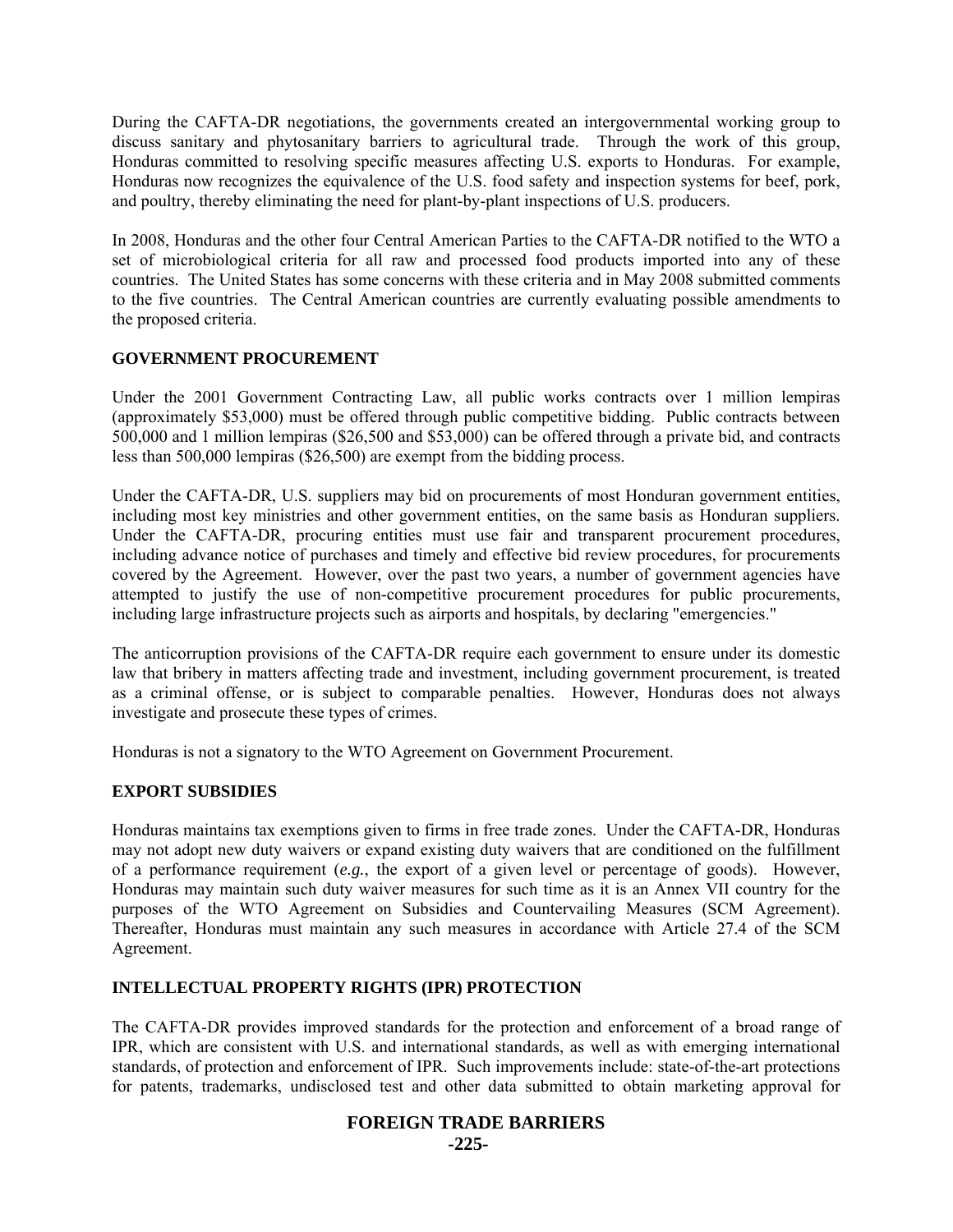pharmaceuticals and agricultural chemicals, and digital copyrighted products such as U.S. software, music, text, and videos; and further deterrence of piracy and counterfeiting.

Honduran authorities lack dedicated personnel and resources necessary to wage a truly effective campaign against IPR infringement. The prosecutor's office currently contains just two staff members. Although these prosecutors have the authority to seize pirated and counterfeit goods when found, they do not have the ability to prosecute the case without a formal written complaint from an injured party. This complicates and prolongs an already lengthy judicial process. That process also lacks sufficient transparency. Numerous trademark cases are pending in Honduran courts, including one involving the unauthorized use of a U.S. restaurant company's trademark that has been pending in the Honduran judicial system for several years. The U.S. Government continues to raise concerns that Honduran cable television operators are using copyrighted U.S. programming without permission.

Overall, lawyers and judges sometimes lack training in IPR matters, particularly with regard to evidence gathering and keeping statistics on prosecution of IPR crimes. Criminal prosecution efforts are difficult to evaluate since the victims of these crimes almost always settle at the administrative court level. In February 2008, the U.S. Department of Justice trained 25 judges in IPR. We expect that Honduras will also develop a "Best Practices" manual to be used country-wide. Three of these judges received additional training in Puerto Rico in 2008.

#### **SERVICES BARRIERS**

Under the CAFTA-DR, Honduras granted U.S. services suppliers substantial access to its services market, including financial services.

Until December 2005, the government owned telephone company, Hondutel, maintained monopoly rights over all fixed line telephony services. In 2003, the government began to allow foreign investors to participate in fixed line telephony services as "sub-operators" in partnership with Hondutel. Approximately 40 foreign and domestic firms since then have entered into "sub-operator" contracts with Hondutel. Despite the purported elimination of its monopoly, the lack of a legal framework for granting concessions has left investors unsure of whether they may legally establish as fully independent service providers. Hondutel currently charges the highest international termination rates in the region.

Both foreign and domestic firms invest in cellular telephony services. In 2006, Hondutel awarded itself the third of three cellular licenses on a noncompetitive basis. In January 2008, an international company won a competitive bid for a fourth cellular license over three other international firms.

The Honduran Congress has been debating new telecommunications legislation for over two years that would require congressional approval for each new license to operate mobile or long-distance services. The United States has expressed concerns over this proposal and over indications that Honduras intends to open sectors only "gradually."

#### **INVESTMENT BARRIERS**

The CAFTA-DR establishes a more secure and predictable legal framework for U.S. investors operating in Honduras. Under the CAFTA-DR, all forms of investment are protected, including enterprises, debt, concessions, contracts, and intellectual property. U.S. investors enjoy, in almost all circumstances, the right to establish, acquire, and operate investments in Honduras on an equal footing with local investors. Among the rights afforded to U.S. investors are due process protections and the right to receive fair market value for property in the event of an expropriation. Investor rights are protected under the

# **FOREIGN TRADE BARRIERS**

**-226-**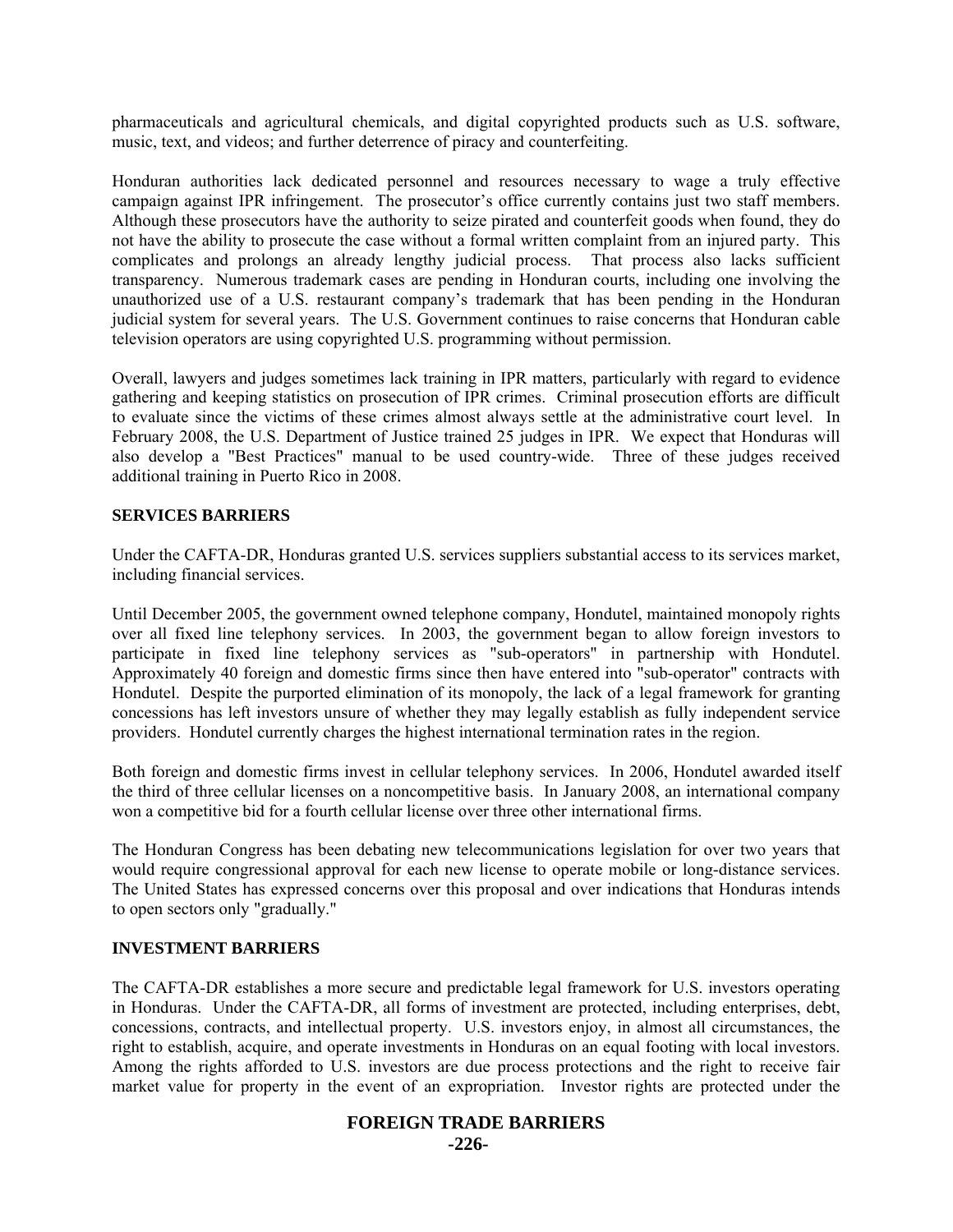CAFTA-DR by an impartial procedure for dispute settlement that is fully transparent and open to the public. Submissions to dispute panels and dispute panel hearings will be open to the public, and interested parties will have the opportunity to submit their views. Under the CAFTA-DR, the existing United States-Honduras Bilateral Investment Treaty will be suspended after a period of 10 years. Investors will continue to maintain important investment rights and protections under the investment provisions of the CAFTA-DR.

Foreign ownership of land within 40 kilometers of the coastlines and national boundaries is constitutionally prohibited, although tourism investment laws allow for certain exceptions. Inadequate land title procedures, including overlapping claims and a weak judiciary, have led to numerous investment disputes involving U.S. nationals who are landowners. In addition, the lack of implementing regulations in certain regions can lead to long delays in the awarding of titles. A law passed in April 2008 authorized the government to award certain agricultural lands that have been under dispute for more than two years to squatters with only nominal compensation to legal titleholders. A number of properties of U.S. citizens are potentially subject to confiscation under this law.

# **ELECTRONIC COMMERCE**

The CAFTA-DR includes provisions on electronic commerce that reflect its importance to global trade. Under the CAFTA-DR, Honduras has committed to provide nondiscriminatory treatment to digital products, and not to impose customs duties on digital products transmitted electronically.

Honduras currently has no domestic legislation concerning electronic commerce, as the sector is still not developed in the Honduran market. The Electronic Commerce System Directorate, a joint project of the Chamber of Commerce and Industry of Tegucigalpa, the Chamber of Commerce and Industry of Cortes, and the National Industry Association, is the institution in charge of establishing the policies and norms pertaining to electronic commerce in Honduras. The Directorate is currently in the process of developing legislation. In addition, three Honduran officials attended the Department of Justice/Organization of American States-sponsored training on combating cybercrime in September 2008.

Although the infrastructure in Honduras is improving, the country still lacks adequate basic telecommunications infrastructure and Internet bandwidth capacity to effectively support significant electronic commerce. Except for web page promotional material, companies are not utilizing computerbased sales as a substantial distribution channel in Honduras.

# **OTHER BARRIERS**

U.S. firms and citizens have found corruption to be a serious problem in Honduras. In 2008, Transparency International ranked Honduras 126 out of 180 countries on corruption indicators. Honduras is now implementing a corruption remediation plan, which includes elements such as civil service reform, external audits of public utilities (especially electricity and telecommunications), strengthening police capabilities, and implementation of the transparency law. Quarterly progress reports are public documents that are shared with members of the international donor community.

Corruption appears to be most prevalent in the areas of government procurement, the buying and selling of real estate (particularly land title transfers), performance requirements, and the regulatory system. Telecommunications and energy are the areas that have proved most worrisome. Honduras's judicial system is allegedly subject to outside influence, and the resolution of investment and business disputes involving foreigners is largely nontransparent. This has affected Honduras's ability to attract foreign investment; the country fell to 133 out of 181 countries in the 2009 World Bank Doing Business Index.

# **FOREIGN TRADE BARRIERS**